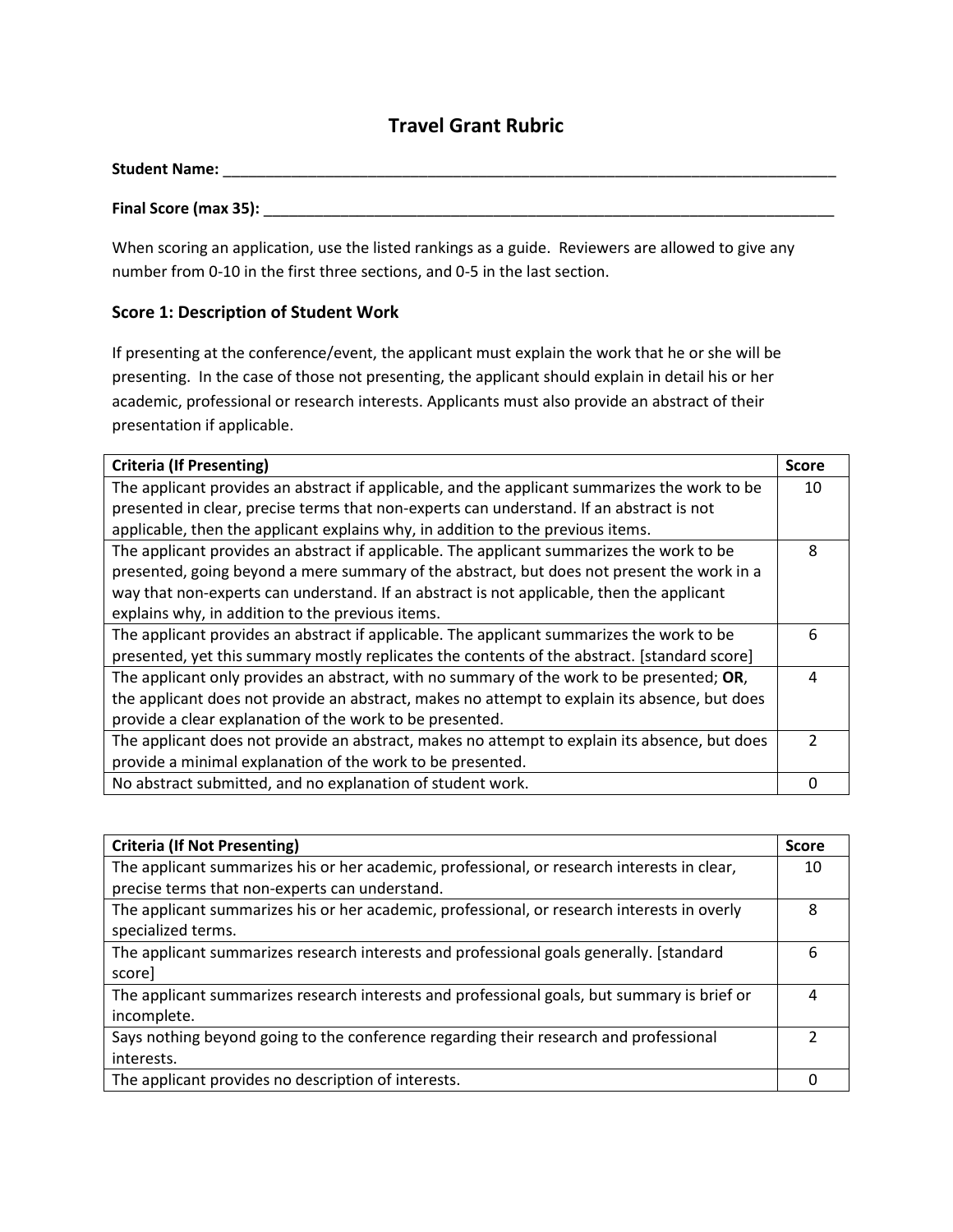### **Score 2: Professional Development**

The applicant must explain the importance of this conference/event specifically to his or her professional development. If the applicant is currently seeking a job, the applicant should be specific as to how this particular conference/event aids in the applicant's procurement of employment. The more detailed and the more extra components added to the application, the higher the score should be.

| <b>Criteria</b>                                                                                 | <b>Score</b> |
|-------------------------------------------------------------------------------------------------|--------------|
| The applicant provides specific details, such as topics, individuals, concepts, and issues      |              |
| regarding his or her research and its relevance to the conference the applicant is attending.   |              |
| The applicant is specific as to this conference's relationship to future professional goals and |              |
| current research interests.                                                                     |              |
| The applicant provides more general information such as topics, concepts and issues             |              |
| regarding his or her research and its relevance to the conference the applicant is              |              |
| attending. The applicant is less specific as to the conference's relationship to future         |              |
| professional goals and current research interests. [standard score]                             |              |
| The applicant provides a description of the conference/event but is vague in explaining the     | 4            |
| conference's relevance to his or her research. Relevance of the conference/event to the         |              |
| applicant's professional development is also unclear or under-developed.                        |              |
| The applicant does not state how the conference/event will benefit applicant's professional     |              |
| development.                                                                                    |              |